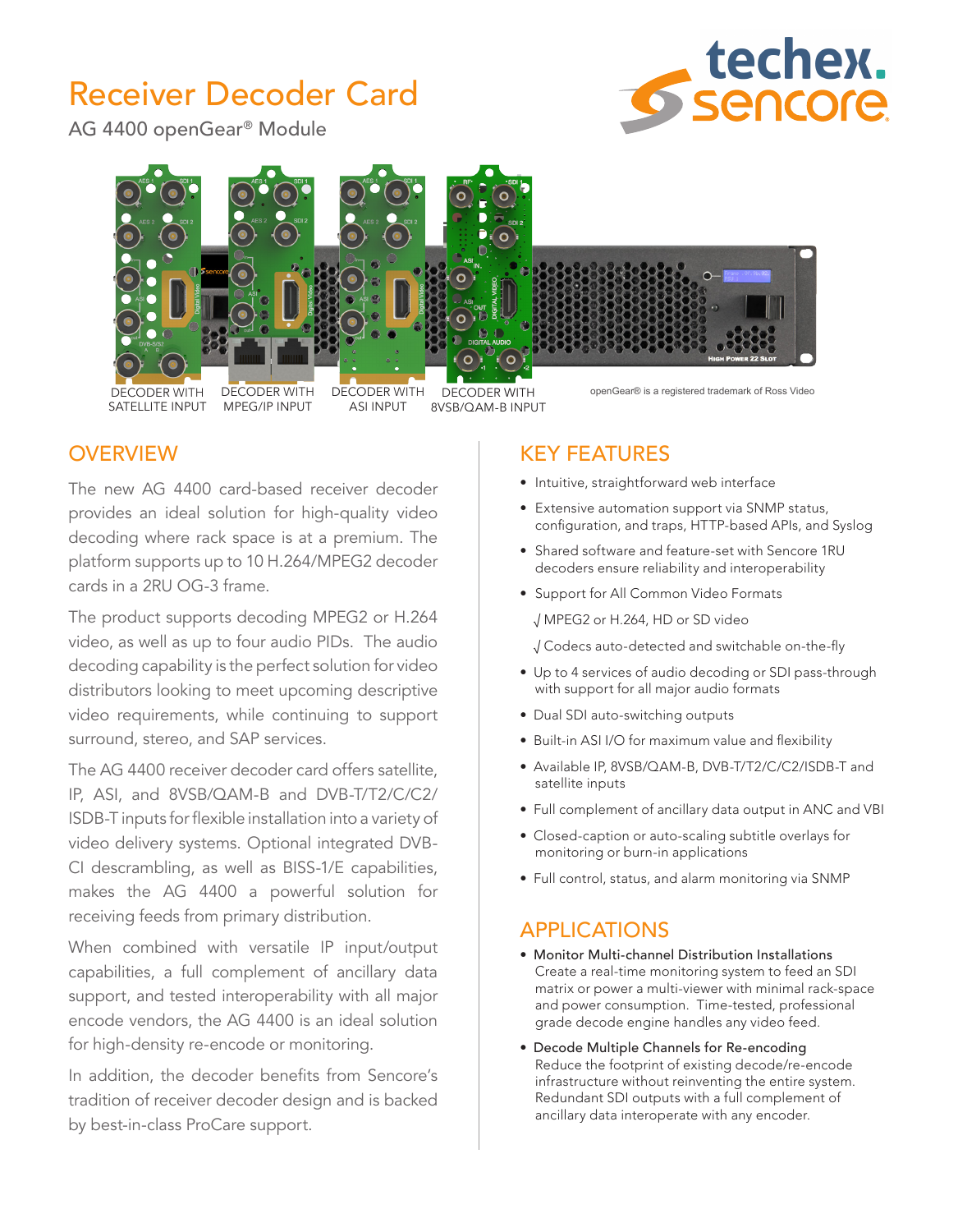# SPECIFICATIONS Receiver Decoder Card AG 4400

# techex.

### AVAILABLE VIDEO DECODER MODULES

AG 44021 ASI I/O, SDI Outputs, Discrete Audio, Genlock Support AG 44020 ASI, SDI Outputs, Discrete Audio

### COMMON VIDEO DECODER FEATURES

Base Decoding (SD 4:2:0) Additional Profile/Levels: MPEG2 MP@ML H.264 up to MP@L3

HD Decoding License<br>
AG 44710<br>
Additional Profile/Levels: MPEG2 MP@HL Additional Profile/Levels:

H.264 up to HP@L4.2

Additional Base Video Features Frame Synchronization Modes: PCR-Recovered Clock

Aspect Ratio Conversion Automatic Selection:

Output Interfaces:<br>SD/HD-SDI: SD/HD-SDI: 2x 75Ω BNC<br>Digital Video: 2x 75Ω BNC

Video Overlay Support

Base Audio Decoding Features<br>Number of Audio PIDs:

4 Service Audio Decode License<br>Additional Audio PIDs: 2 PIDs (Total of 4 PIDs) Additional Audio PIDs:

Discrete Channel Audio Output License AG 44851 For 5.1 Sources: Cutput Individual Channel Pairs

Base Audio Output Features AES Outputs: 2x 75Ω BNC<br>SDI Embedded Audio Output: 4 Audio Pairs SDI Embedded Audio Output:

Ancillary Data Support SDI ANC Data Types: AFD (SMPTE 2016)

VBI Waveforms (SDI/Composite): Line 21 Captions (CEA-608)

Genlock Reference (AG 44021 Only) Manual Selection: Letterbox, Center-Cut, Anamorphic

Output Formats: 1920x1080i @ 25, 29.97, 30 1920x1080p @ 23.97, 24, 25, 29.97, 30 1280x720p @ 50, 59.94, 60 720x576i @ 25 720x480i @ 29.97

1x HDMI-type Connector

Closed Caption Overlays: CEA-608, CEA-708, or SCTE-20<br>DVB-Subtitle Overlays: HD/SD with Auto Scaling (EN 30 HD/SD with Auto Scaling (EN 300743)

Number of Audio PIDs: 2 Standard, Up to 4 Available Audio Codecs Supported: Dolby Digital (AC-3) & Plus (EAC-3) AAC-LC, HE-AAC, & HE-AACv2 MPEG-1L2 & MPEG2L2 Linear PCM & Dolby E (Pass-through) Output Formats: Digital Pass-through PCM (Downmixed for 5.1 Sources) Analog (Downmixed for 5.1 Sources) Audio Delay/Advance: Per Service, +100/-35 ms

Closed Captions (CEA-708) OP-47 (SMPTE RDD-08) SMPTE RDD-11 VANC Passthrough (SMPTE 2038) SCTE 127 (SMPTE 2031) EN301775 (SMPTE 2031) Time Code (SMPTE 12M-2) TVG2X, AMOL-48/96 (SCTE-127) Teletext/WSS/VPS (EN301775) Timecode in VBI (SMPTE 12M-1)<sup>5</sup>

| <b>COMMON VIDEO DECODER FEATURES, CONTINUED</b>                                                                                                                                   |                                                                                                                                                                        |                      |
|-----------------------------------------------------------------------------------------------------------------------------------------------------------------------------------|------------------------------------------------------------------------------------------------------------------------------------------------------------------------|----------------------|
| SCTE 35 to SCTE 104 Output License<br>Cablelabs ESAM POIS Interface License                                                                                                       |                                                                                                                                                                        | AG 44992<br>AG 44993 |
| Included Transport Stream Input/Output Features<br>ASI Input/Output:<br>Supported Bitrate:                                                                                        | 1x In, 1x Out - 75Ω BNC<br>250 Kbps to 200 Mbps                                                                                                                        |                      |
| <b>BISS Descrambling License</b><br>Supported Modes:<br>Multi-BISS Support:                                                                                                       | Mode 1, Mode E, Injected ID<br>Up to 12 Separate Keys                                                                                                                  | AG 44921             |
| <b>PID/Service Filtering License</b><br>Filtering:                                                                                                                                | 10 Independent TS (MPTS or SPTS<br>created; output via IP or ASI                                                                                                       | AG 44928             |
| Table Regeneration (DVB Mode): PAT regeneration<br>Table Pass-through (DVB Mode):<br>Regeneration (DVB Mode):<br>Table Pass-through (DVB Mode): PMT, CAT, NIT, EIT, RST, TDT, TOT | PMT, CAT, NIT pass-through Table<br>PAT, SDT                                                                                                                           |                      |
| <b>DVB-S/S2 INPUT MODULE</b>                                                                                                                                                      |                                                                                                                                                                        | AG 44116             |
| Physical Interface:<br>Frequency Range:<br>Symbol Rates:<br>DVB-S Modulation Modes:<br>DVB-S2 Modulation Modes:<br>Supported Roll-off Factors:                                    | $2x$ 75 $\Omega$ BNC<br>950-2150 MHz<br>1-60 MSps<br>QPSK (All FEC Rates)<br>QPSK/8PSK (All FEC Rates)<br>16/32APSK with License<br>0.35, 0.25, 0.20, 0.15, 0.10, 0.05 |                      |
| DVB-S2 Advanced Feature License<br><b>Additional Modulation Modes:</b>                                                                                                            | 16ASPK/32APSK (All FEC Rates)<br>VCM, Multistream (Single ISI)                                                                                                         | AG 44916             |
| DVB-S/S2 INPUT MODULE WITH DVB-CI                                                                                                                                                 |                                                                                                                                                                        | AG 44137             |
| Physical Interface:<br>Without Multi-Service License:<br>With Multi-Service License:                                                                                              | Adds one DVB-CI CAM Slot<br>Descrambles Decoded Service Only<br>Number of Services limited by CAM                                                                      |                      |
| DVB-CI Multi-Service Descrambling License<br>With DVB-CI Capable Input:                                                                                                           | Enables Multi-service Descrambling                                                                                                                                     | AG 44991             |
| 8VSB/QAM-B INPUT MODULE                                                                                                                                                           |                                                                                                                                                                        | AG 44101             |
| Physical Interface:<br>Frequency Range:<br>Sensitivity:<br>8VSB Standard:<br>8VSB Channel Plans:<br>QAM Standard:<br>QAM Channel Plans:<br>QAM Constellations:                    | $1x$ 75Ω BNC<br>50-1000 MHz<br>-34 to +40 dBmV (A74 Compliant)<br>ATSC A/53E<br><b>Broadcast</b><br><b>ITU Annex B/SCTE DVS-031</b><br>FCC, IRC, HRC<br>QAM64, QAM256  |                      |
| <b>IP INPUT/OUTPUT MODULE</b>                                                                                                                                                     |                                                                                                                                                                        | AG 44127             |

Output Format: UDP<br>MPE De-encapsulation: Up to 2 PIDs MPE De-encapsulation:

IGMP compatibility:<br>Per TS Bitrate:

Additional Output Formats:

Physical Interface: 2x RJ45, 10/100/1000 Auto-Negotiate Constant Bitrate or Null-Stripped RTP Header Extensions Supported SMPTE 2022/CoP3 FEC Supported Up to 60 Mbps per MPE PID 250 Kbps to 200 Mbps

MPEG/IP FEC Output License<br>Additional Output Formats: RTP with SMPTE 2022/CoP3 FEC



605.978.4600 www.sencore.com

Input Format:

Addressing: Unicast or Multicast<br>
IGMP compatibility: Version 1.2 & 3